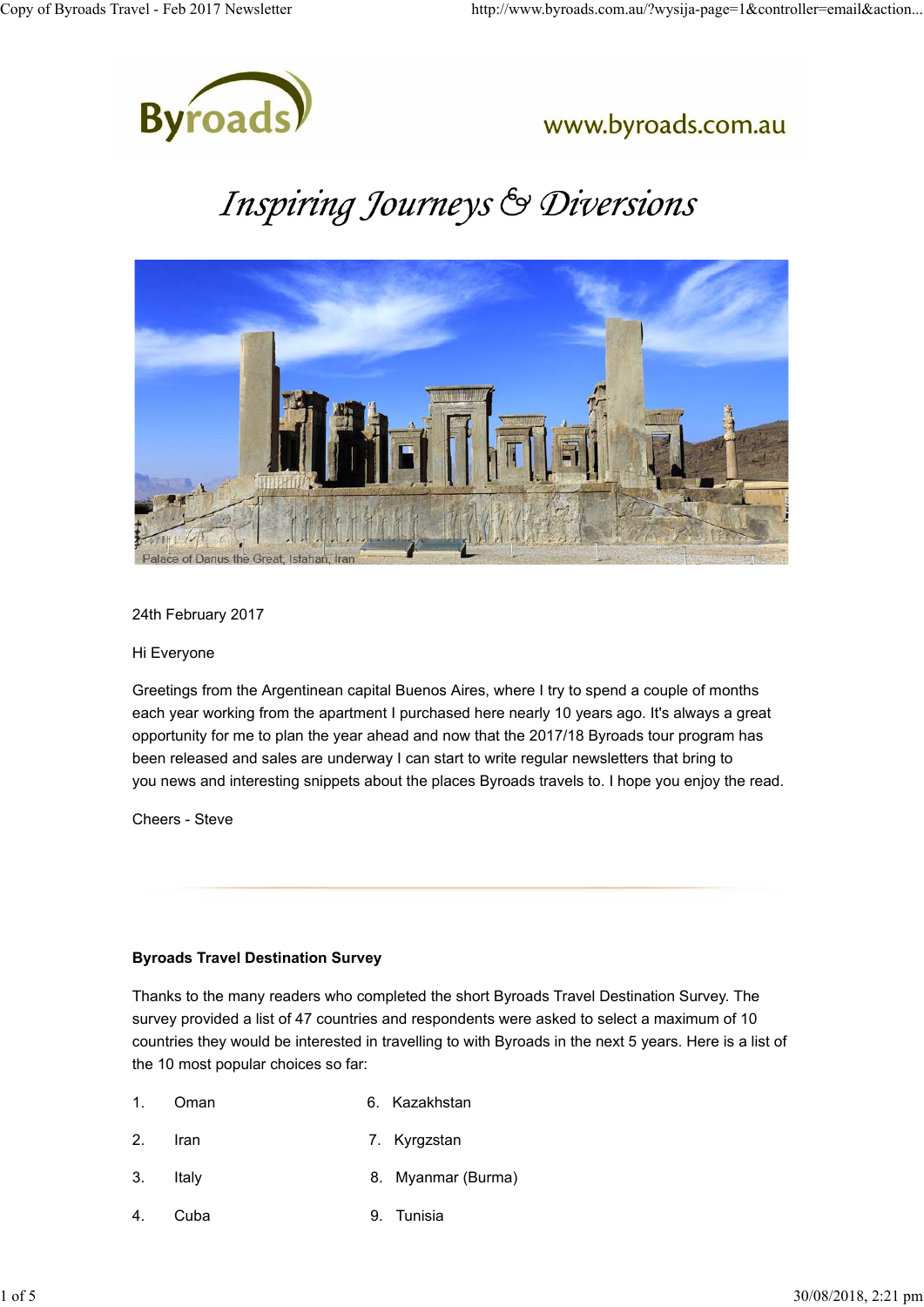5. Jordan 10. Mongolia

The survey is open until the end of March so if you haven't already responded and would like to, then please take a couple of minutes to do so. I'm keen to hear from our Byroads travellers where they would like to travel to in the coming years to make sure we can offer the destinations of your choice.

Please click here to complete and thanks in advance for your time.

#### **Featured Accommodation - Riad Algila - Fes**

Each newsletter I want to feature a hotel that adds something special to your holiday with Byroads. This time I have chosen the **Riad Algila** in the ancient city of Fes. We spend two nights here on our Moroccan Mosaic tour.

Nestled at the end of a quiet street, near the heart of the ancient labyrinth of the medina of Fes, the Algila Fes offers a charming base for exploring the souks and monuments of the loveliest of Morocco's imperial cities. The hotel is comprised of three inter-connected 18th century residences, each an architectural gem in its own right, offering modern comforts in a traditional setting. The hotel's 12 guest rooms are arrayed around three separate courtyards fitted with fountains, palm trees and sitting areas. Delightful details abound, including a rooftop terrace with marvelous views over the medina.



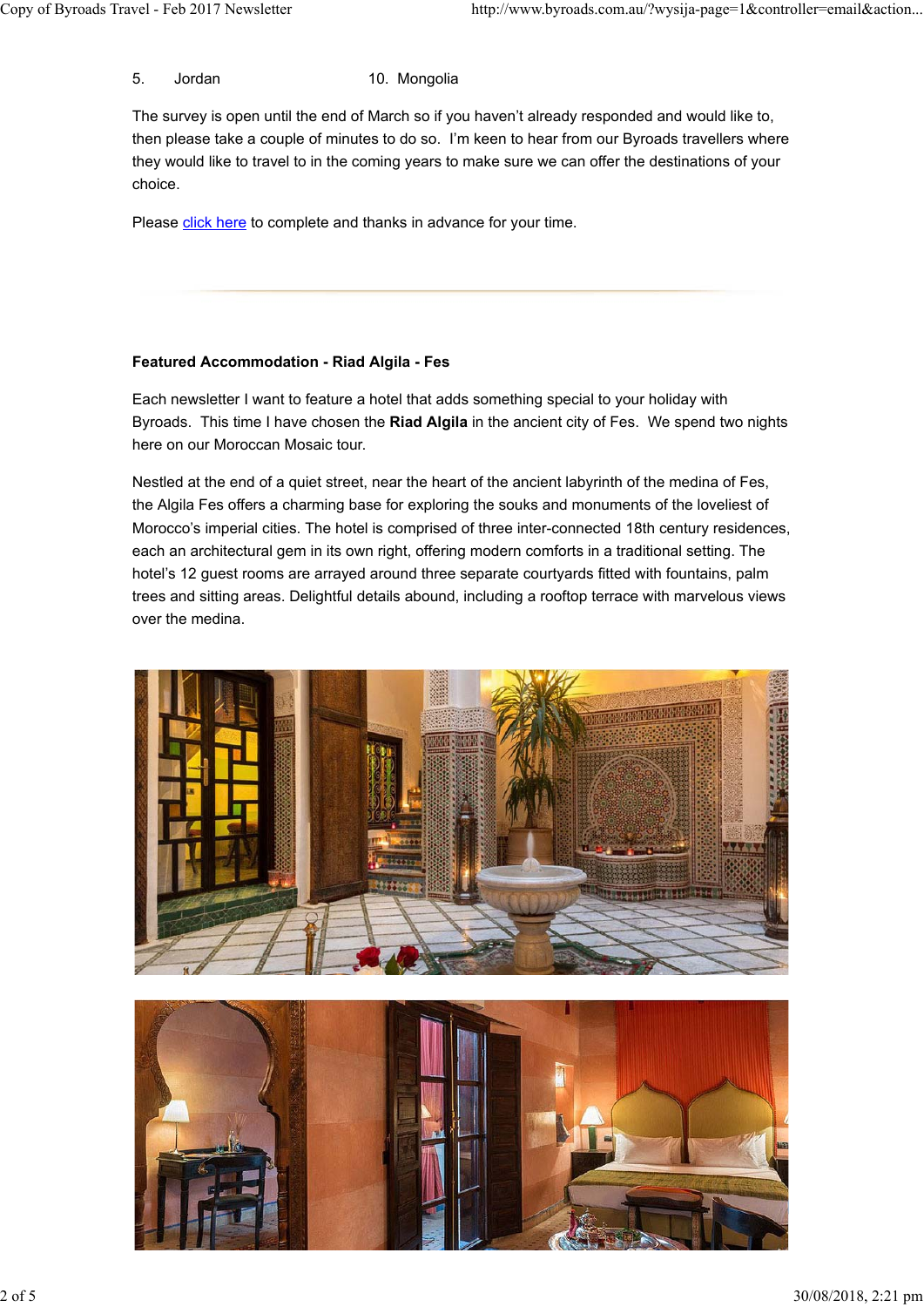

#### **Naadam Festival - Mongolia**

The Naadam Festival is truly one of the world's most exciting & colourful traditional festivals. This Mongolian Festival is so unique it is listed on the UNESCO Intangible Cultural Heritage list. The festival features in our Byroads 14 days 'Mongolian Discoverer' tour in July 2018.

The three day event officially celebrates the Mongolian Revolution & Independence, although the festival is said to predate Genghis Khan. Each Naadam festival starts with an opening ceremony a swirl of horse riders, wrestlers, singers, musicians, monks & dancers. The hallmark of the festival is the "three games of men" - the sports of archery, horse racing and wrestling.

The Festival is celebrated within each province or 'soum' (small administrative district) and each organise a Naadam Festival of their own. The capital Ulaanbaatar hosts the largest festival, which now attracts a great number of tourists however the Byroads tour will experience a smaller but truly authentic provincial Naadam Festival. Here you will get to see firsthand the nomadic history, culture and traditional sporting events which make this fascinating country famous - and will no doubt leave a lasting impression on visitors for many years to come.

Please click here for details on the Byroads 'Mongolian Discovery' tour.



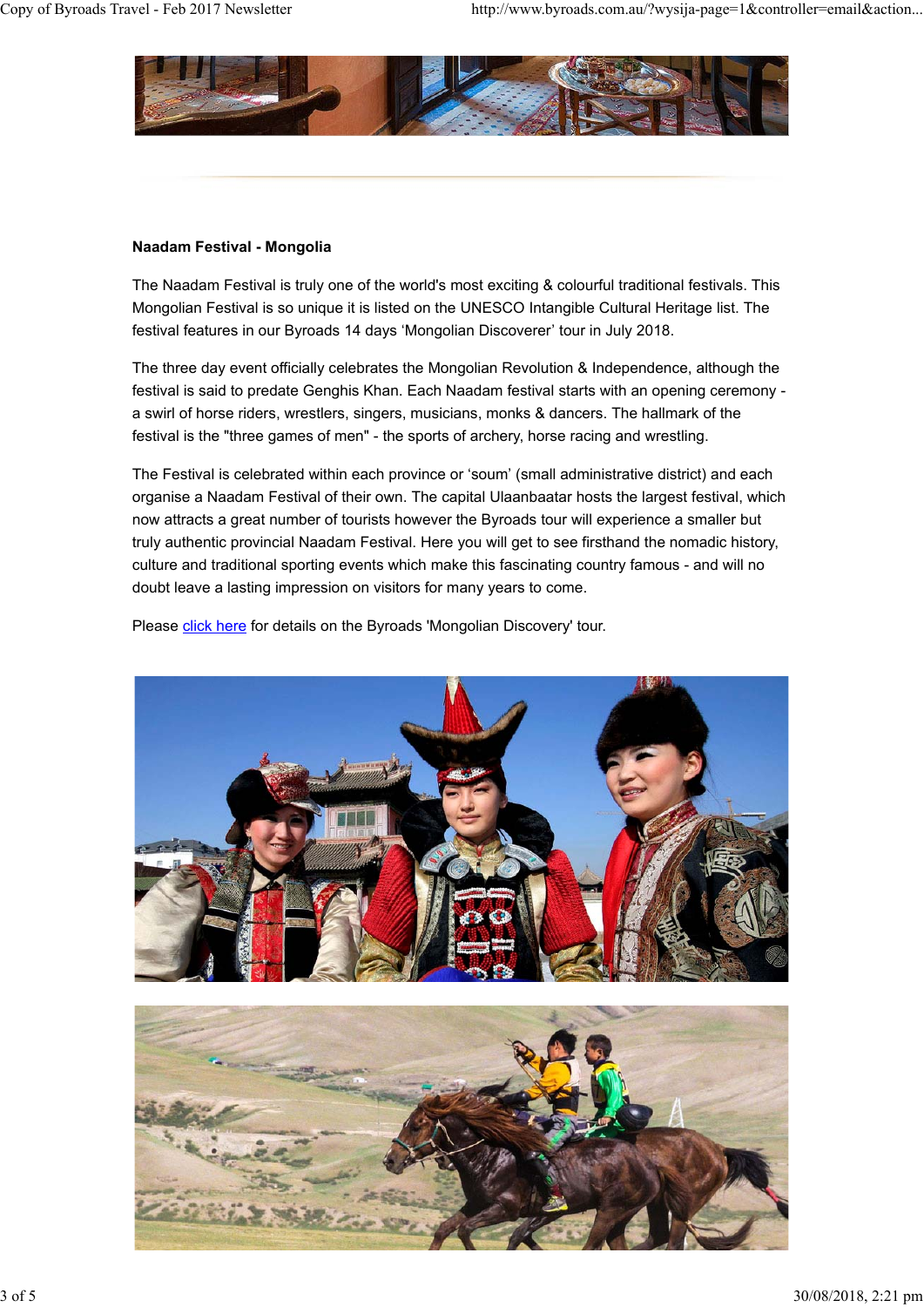

#### **The Changing Face of the Silk Route**

Having recently returned from the Byroads trip in Uzbekistan in October I was amazed at the development of high speed train travel between the cities of Tashkent, Samarkand and Bukhara. It was quite an experience to travel on-board the 'Afrosiyob' at 230 km/h across the parched landscape. The train has revolutionised train travel in Uzbekistan.

So, it was with interest that I read of China's massive investment over the last few years in the development of the railway network across several countries along the ancient Silk Route. This investment culminated in history being made in January with the arrival in the United Kingdom of the first freight train from China. The train from Yiwu in eastern China pulled into east London having completed the 12,000 km journey through China, Kazakhstan, Russia, Belarus, Poland, Germany, Belgium and France before finally crossing under the English Channel into the UK. The journey took 18 days and marked a milestone in China's push to build commercial links across Europe and Asia.